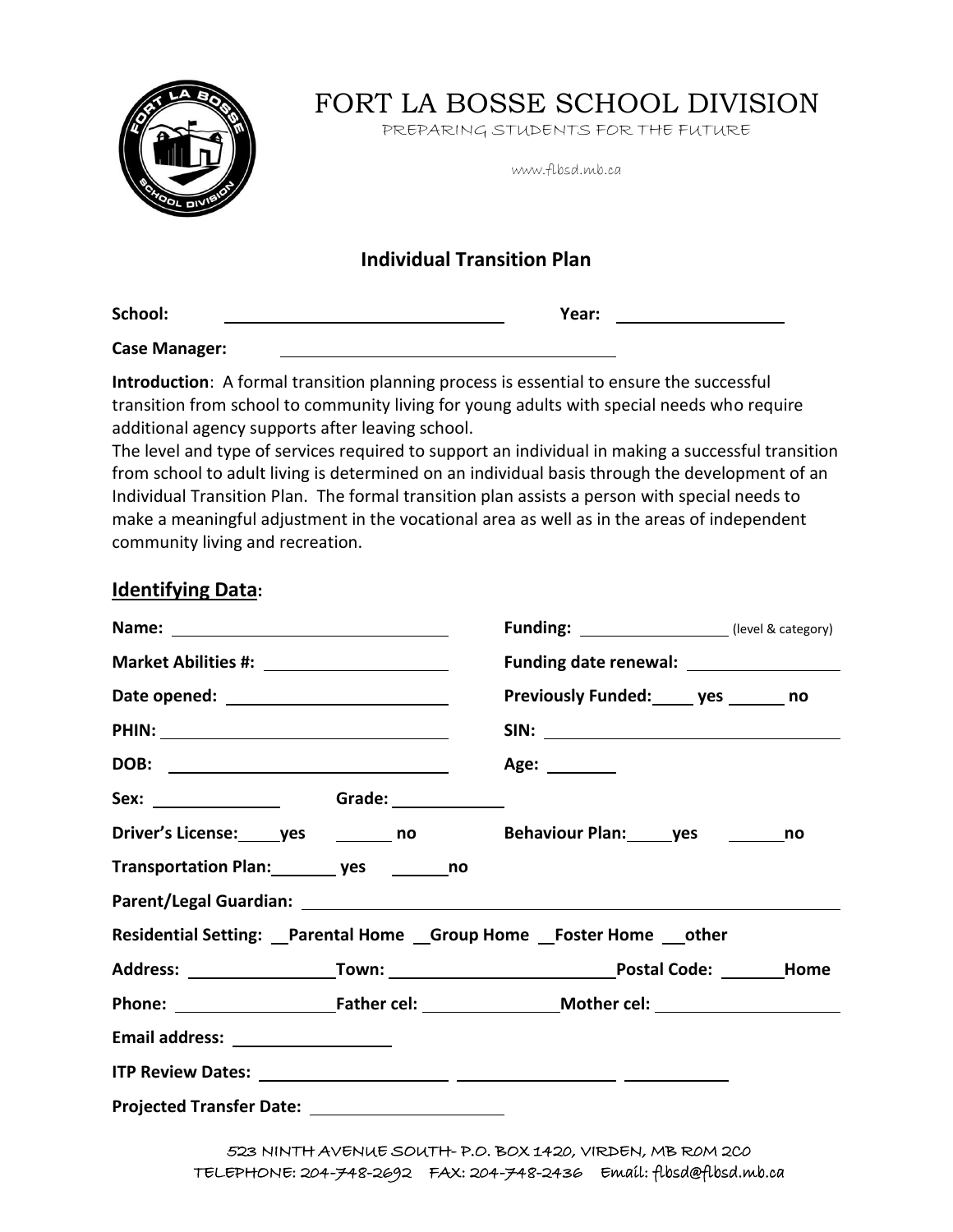| <b>School History</b>               |                                  |  |
|-------------------------------------|----------------------------------|--|
|                                     |                                  |  |
| Grade completed: _________________  | Attendance: ____________________ |  |
| <b>Support Services</b>             |                                  |  |
|                                     |                                  |  |
| Agency: __________________________  |                                  |  |
| Cell #: _______________________     |                                  |  |
|                                     |                                  |  |
|                                     |                                  |  |
| Cell #: ___________________________ |                                  |  |
|                                     |                                  |  |
|                                     |                                  |  |
|                                     |                                  |  |

**Medical Information**: (vision, hearing, medication, health-care plan, medical or mental health condition/diagnosis and how it impacts on learning)

Student Profile:

| <b>Diagnosis</b> | Date | <b>Practitioner</b> |
|------------------|------|---------------------|
|                  |      |                     |
|                  |      |                     |
|                  |      |                     |
|                  |      |                     |
|                  |      |                     |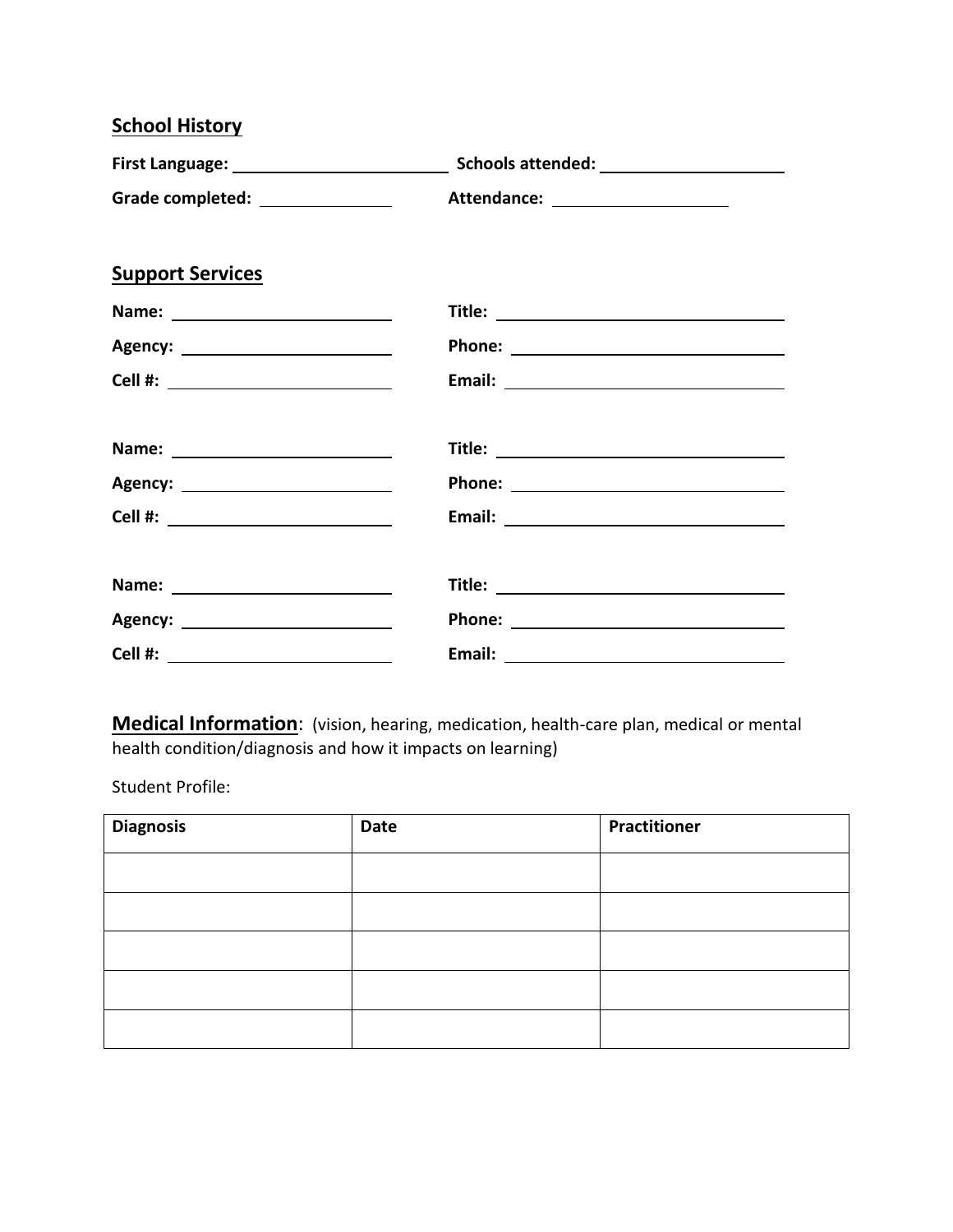| <b>General Health:</b>      | Average $\square$ | Needs Assistance□ |                 |              |
|-----------------------------|-------------------|-------------------|-----------------|--------------|
| <b>Physical Disability:</b> | Yes⊟              | No                |                 |              |
| Communication:              | $Verbal\square$   | $ASL \Box$        | AAC             | Other $\Box$ |
| Auditory:                   | Normal            | Deaf $\Box$       | Assisted $\Box$ |              |
| Vision:                     | Normal            | Glasses $\square$ | Other $\square$ |              |
| <b>Special Diet:</b>        | Yes               | No <sub>1</sub>   |                 |              |
| <b>Medication:</b>          | Yes⊟              | No⊟               |                 |              |

**Most Recent Assessments**: (psych, SLP, resource, OT/PT, etc: include date, who, summary). More specific information is available upon request.

| <b>Assessment</b> | Date | <b>Clinician/Resource</b> | <b>Summary</b> |
|-------------------|------|---------------------------|----------------|
|                   |      |                           |                |
|                   |      |                           |                |
|                   |      |                           |                |
|                   |      |                           |                |
|                   |      |                           |                |

Life Skills Performance Profile: outline will assist in identifying areas of strength and weakness requiring program intervention. The outline lists the basic areas in which development is essential for making a successful transition from school to adult living, but not exhaustive.

**Communication, Speech/Language** (mode & performance level of communication) Normal□ See File□

| <b>Behavioural Considerations:</b>                                   |               | $\mathsf{ves} \Box$ | no <sub>1</sub>                |                    |
|----------------------------------------------------------------------|---------------|---------------------|--------------------------------|--------------------|
| <b>Social Interaction Skills:</b>                                    | $Good\square$ |                     | Satisfactory□                  | Needs Improvement□ |
| <b>Personal Care:</b>                                                | Independent□  |                     | Semi-independent□              | Dependent□         |
| <b>Domestic Skills:</b>                                              | Independent□  |                     | Semi-independent <sup>[]</sup> | Dependent□         |
| <b>Community Functioning Skills:</b><br>Needs Assistance□<br>Average |               |                     |                                |                    |
| <b>Community Access:</b> Mode of Transportation used:                |               |                     |                                |                    |
| Writing: Independent                                                 | Print         | Cursive             |                                | Keyboarding□       |
| <b>Hand Dominance:</b>                                               | Right         | Left                |                                |                    |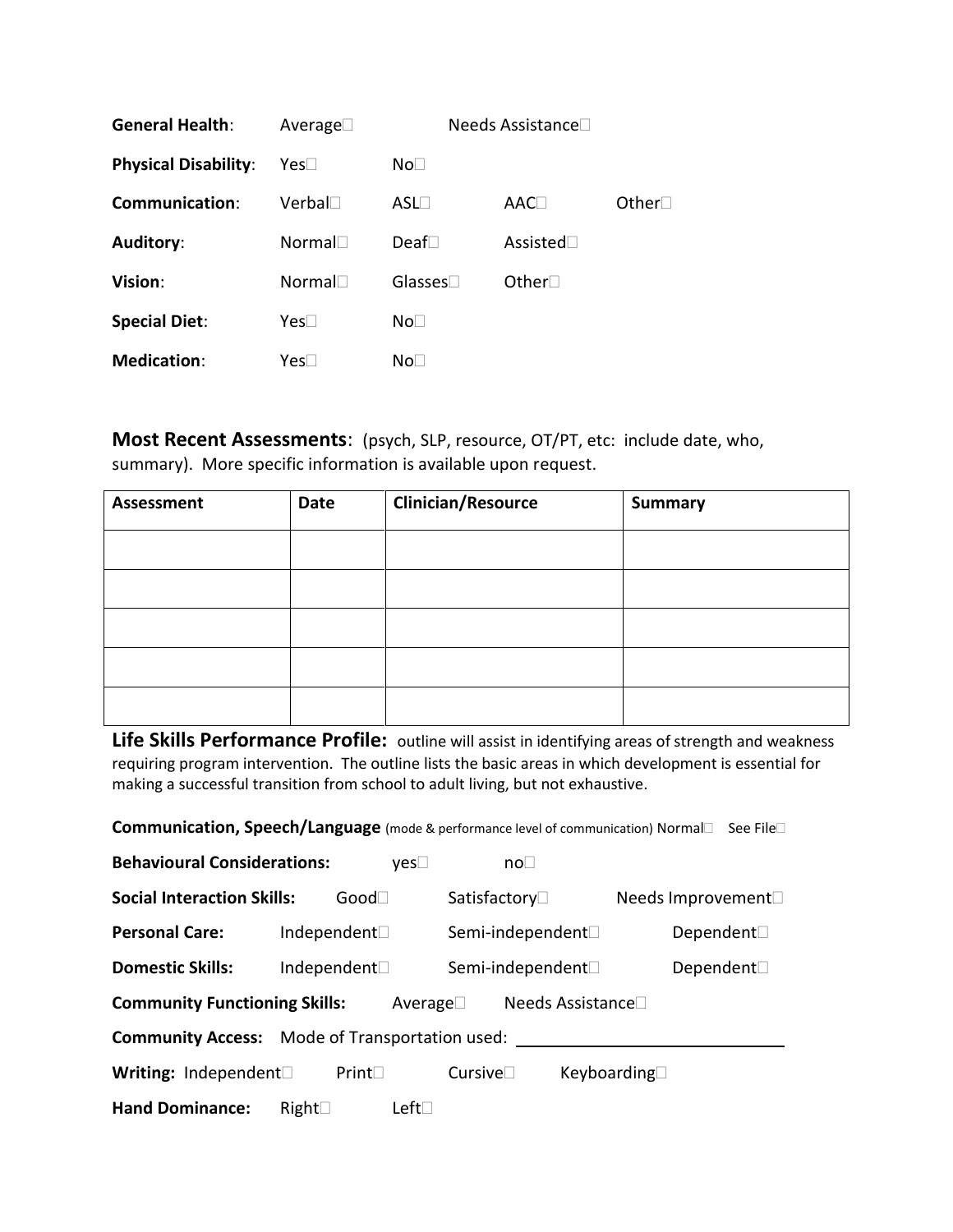### **Roles/Responsibilities of the Team Members**

- **Student**:follow the rules and routines directed by teacher/school. Follow instructions of adult in charge. Complete all tasks assigned by adult in charge.
- **Classroom Teacher**: provide adaptations to educational programming in accordance with IEP with guidance and support from resource teacher. Attend regular meetings regarding with student. Consult regularly with resource teacher regarding progress and program. Support and provide direction for EA working with student.
- **Educational Assistant**: Support, guide and monitor the student following IEP. Consult with teacher and resource teacher regarding progress, program changes, incidents, etc.
- □ **Resource Teacher**: Support the classroom teacher on a consultative approach with regards to material suggestions, management techniques, further referrals, action plans, intervention plans and other supports to the EA/teacher working with this student. Make appropriate referrals to outside agencies and other professionals as needed. Set up regular round table meetings and contact parents, social workers, foster parents, clinicians, Student Services Coordinator as needed.
- **Counselor**: Support classroom teacher/EA/Resource Teacher with programming using consultative and/or direct service model. Attend IEP meetings as appropriate, assisting with behavior intervention plans. Individual/group counseling as required. Make appropriate referrals to outside agencies and other professionals as needed.
- **Clinicians**: Support program implementation, monitoring and reviewing program, attend ITP/IEP meetings. May provide assessments and recommendations for programming and follow-up to existing programs.
- **Parents/Legal Guardian**: Support IEP/ITP designed for your child. Attend regular meetings. Notify school case manager of any family, medical or other important issues/changes. Share progress and difficulties/success at home with the school personnel.
- **Foster Parent**: Support IEP/ITP designed for your foster child.
- **Principal**: Contact parents when required; support IEP/ITP, attend IEP meetings
- □ **Vocational Counselor**: Assist in exploring vocational goals based on the individual's interests, abilities and skills.
- **Others**: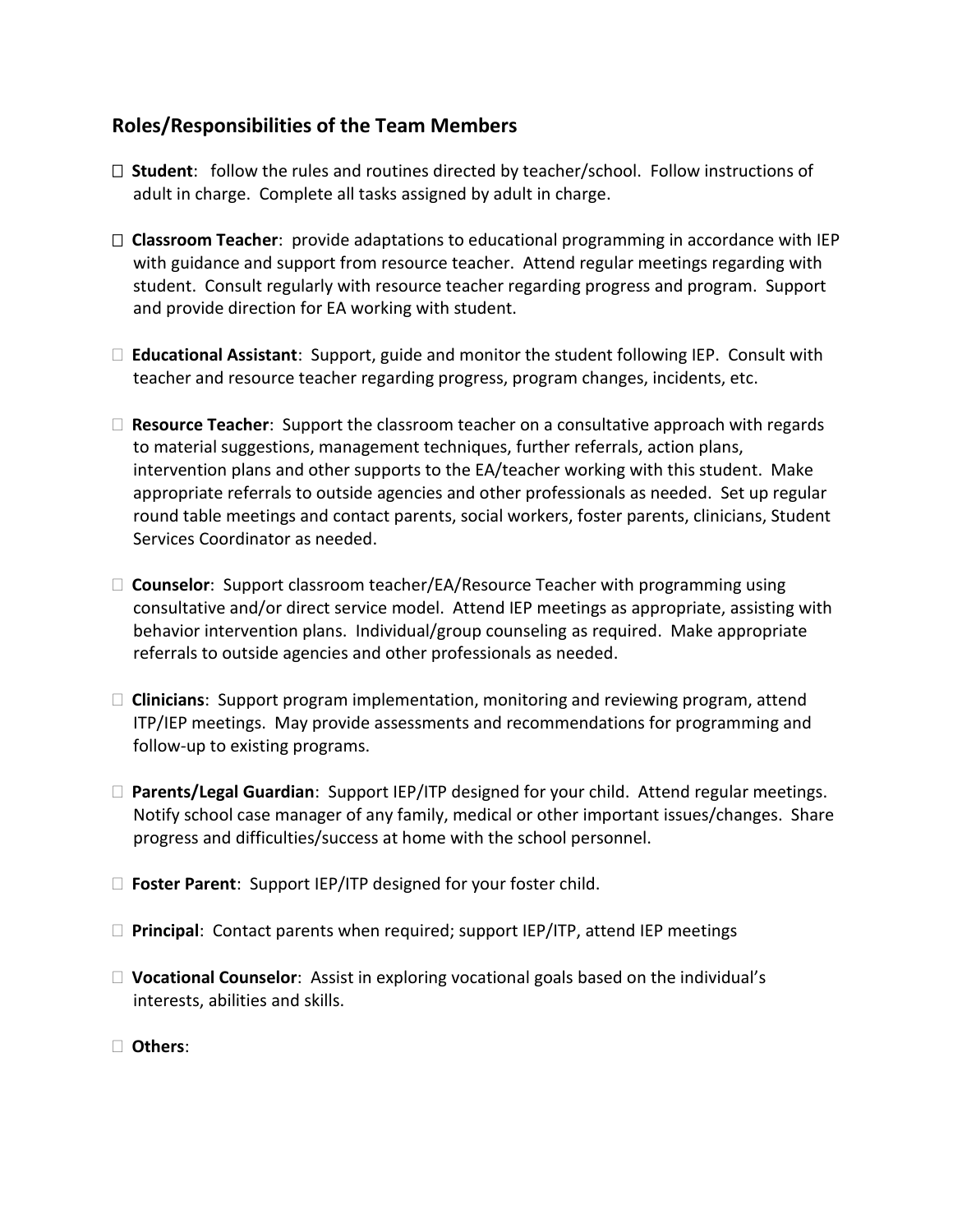# **Student Specific Programming**

#### **Regular Program**

- **Adapted Program**: Adaptation means a change made in the teaching process, resources, assignments, or student products to help a student achieve the expected learning outcomes. Adaptation addresses identified student-specific needs.
- **Modified Program**: Modification is appropriate for students who have a significant cognitive disability and refers to altering the number, essence and content of the curricular learning outcomes that the student is expected to meet. Students receiving modification will have an IEP that details the curriculum modifications and an implementation of the plan.

In High School, students with significant cognitive disabilities can register for Modified (M) courses. M- designated courses are intended for students who will benefit from department-developed or approved curricula, providing they have been modified significantly to meet the student's unique learning requirements.

 **Individualized Program**: Individualized programming is intended for students whose cognitive disabilities are so significant that curricula de eloped or approved by Manitoba Education do not meet their specific learning needs; they require individualized learning experiences that are functionally appropriate. Students receiving individualized programming will have an IEP that details their student-specific outcomes and implementation plan.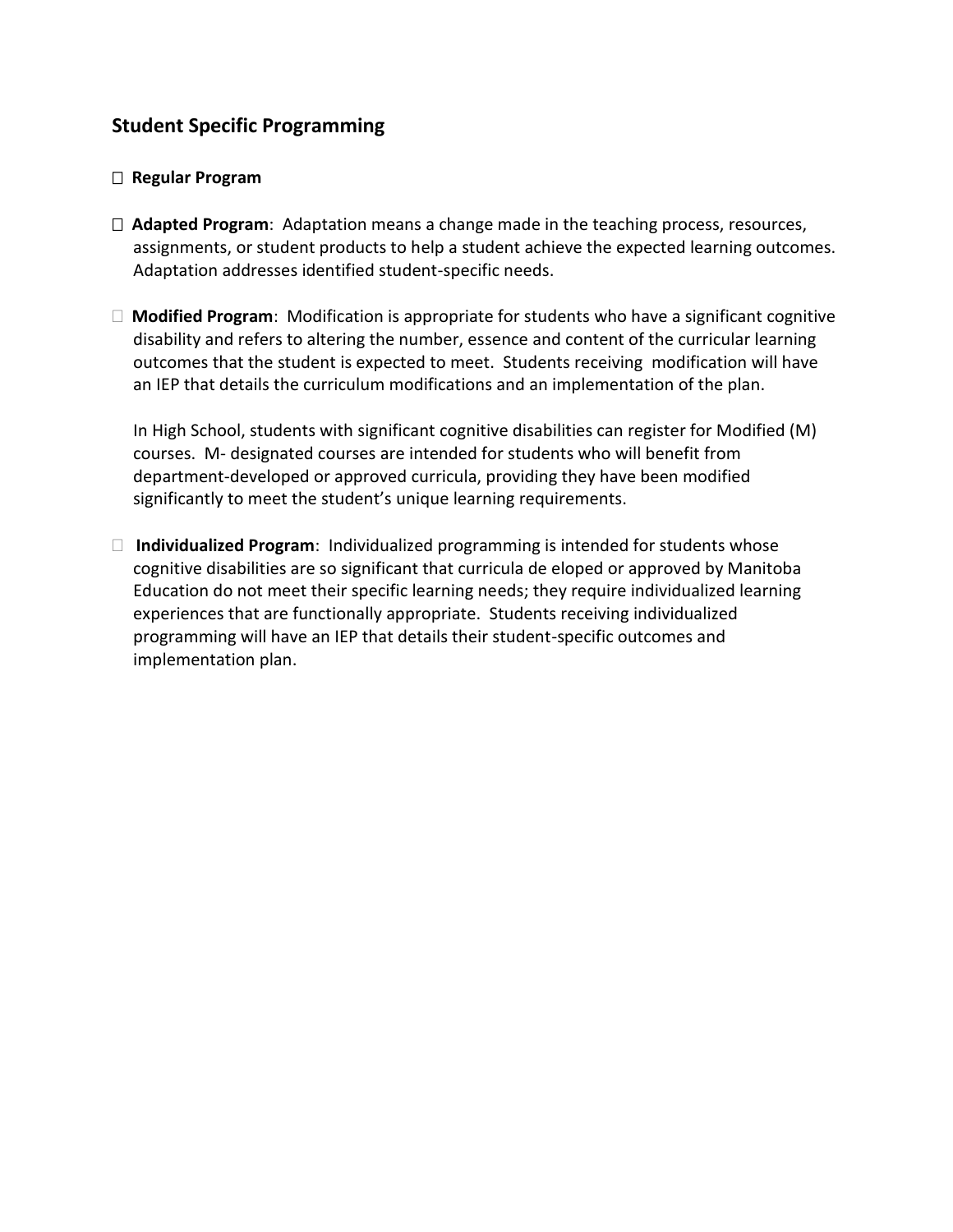**Domain**:

**Current Level of Performance:**

**Student Specific Outcomes:**

| Initials (indicates participation) |  |  |  |
|------------------------------------|--|--|--|
| Teacher: __________                |  |  |  |
| Resource:                          |  |  |  |
| Parent:                            |  |  |  |

Other:

| Performance<br><b>Objectives (what)</b> | Instructional<br><b>Strategies/Methods</b><br>(how) | <b>Materials/Resources</b> | Roles/<br><b>Responsibilities</b><br>(who) | <b>Evaluation and Review</b> |
|-----------------------------------------|-----------------------------------------------------|----------------------------|--------------------------------------------|------------------------------|
|                                         |                                                     |                            |                                            | <b>Evaluation Criteria:</b>  |
|                                         |                                                     |                            |                                            |                              |
|                                         |                                                     |                            |                                            |                              |
|                                         |                                                     |                            |                                            | <b>Date Started:</b>         |
|                                         |                                                     |                            |                                            | <b>Review Date:</b>          |
|                                         |                                                     |                            |                                            | Mastered: $\Box$             |
|                                         |                                                     |                            |                                            | Not Yet:                     |
|                                         |                                                     |                            |                                            |                              |
|                                         |                                                     |                            |                                            |                              |